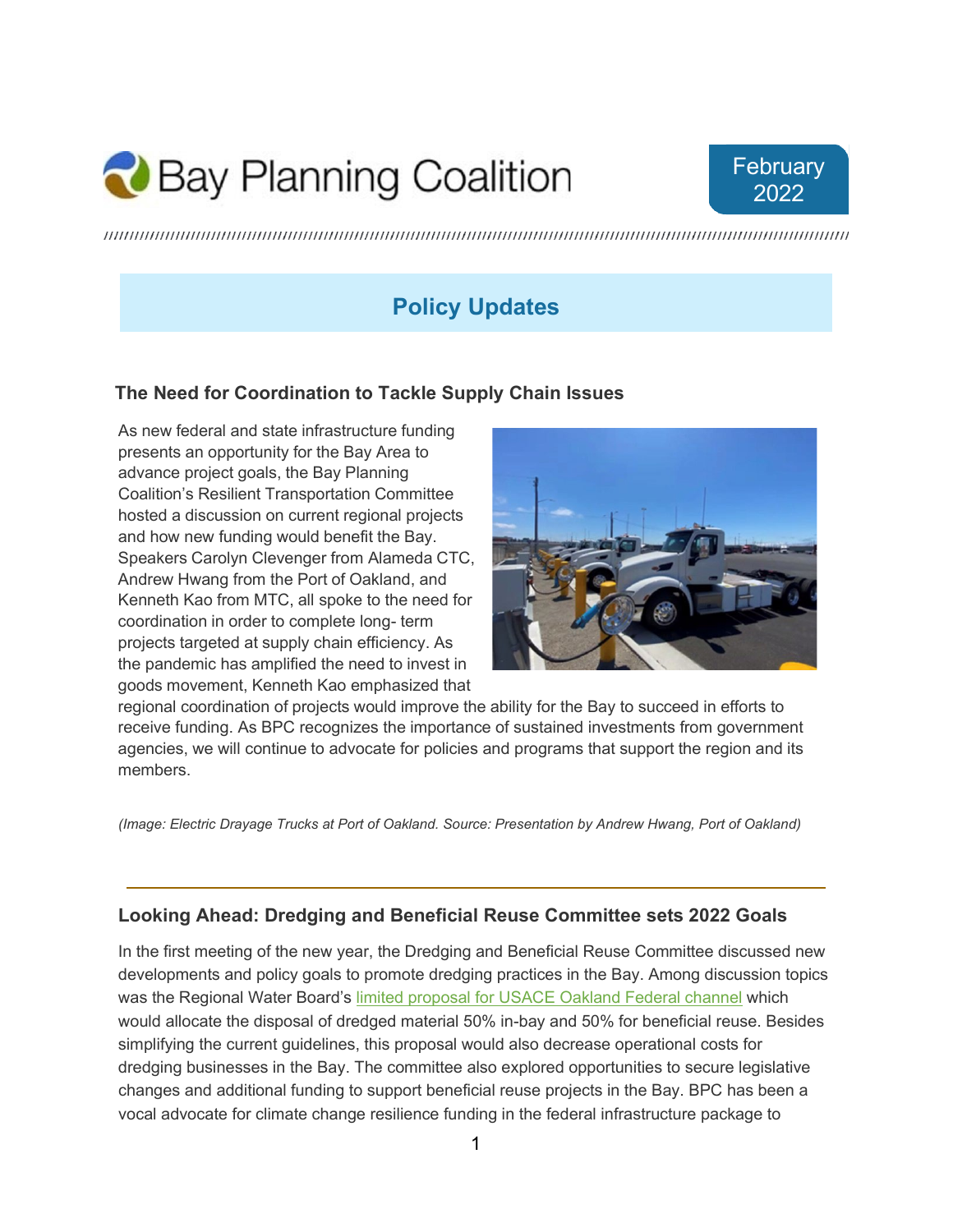support wetland creation in the Bay. To support our work advocating for policies that benefit members and practices to combat climate change in the Bay, join the Dredging & Beneficial Reuse Committee.

*This decade is critical for sea level rise adaptation efforts in San Francisco Bay" - From BPC letter to legislators in Washington D.C. Read the letter [here.](https://www.dropbox.com/s/r4lymtmmroauhdp/WRDA%20Coalition%2012.13.pdf?dl=0)* 



#### **Energy & Water Committee: Discussing the Current Water Crisis**

California and the Western US appear to be in yet another drought year that will further exacerbate the current water crisis, residential and commercial water users across the state are looking to state agencies and emerging technology for answers. To assist in this, BPC's Energy & Water Committee will be hosting *Mike Anderson* from the CA Department of Water Resources to provide an update on the State's water situation; *Dale Roberts* from Sonoma Water to provide an update on the AQPI project; and *Robert Cifelli* from NOAA to discuss the potential for AQPI to assist in water forecasting. Continuing the conversation on the long-term planning for drought conditions, these industry experts will provide beneficial insight into the impact climate change has on the environment and its resources. As the Bay Planning Coalition continues to advocate for resiliency projects that respond to these impacts, we hope you will join the Energy & Water Committee on **March 15th at 9:45 am**.



Regional river forecast conditions reflect river forecast guidance products issued jointly by CNRFC/DWR. NWS Weather Forecast Offices issue the official watches, wa mings, statements, and advis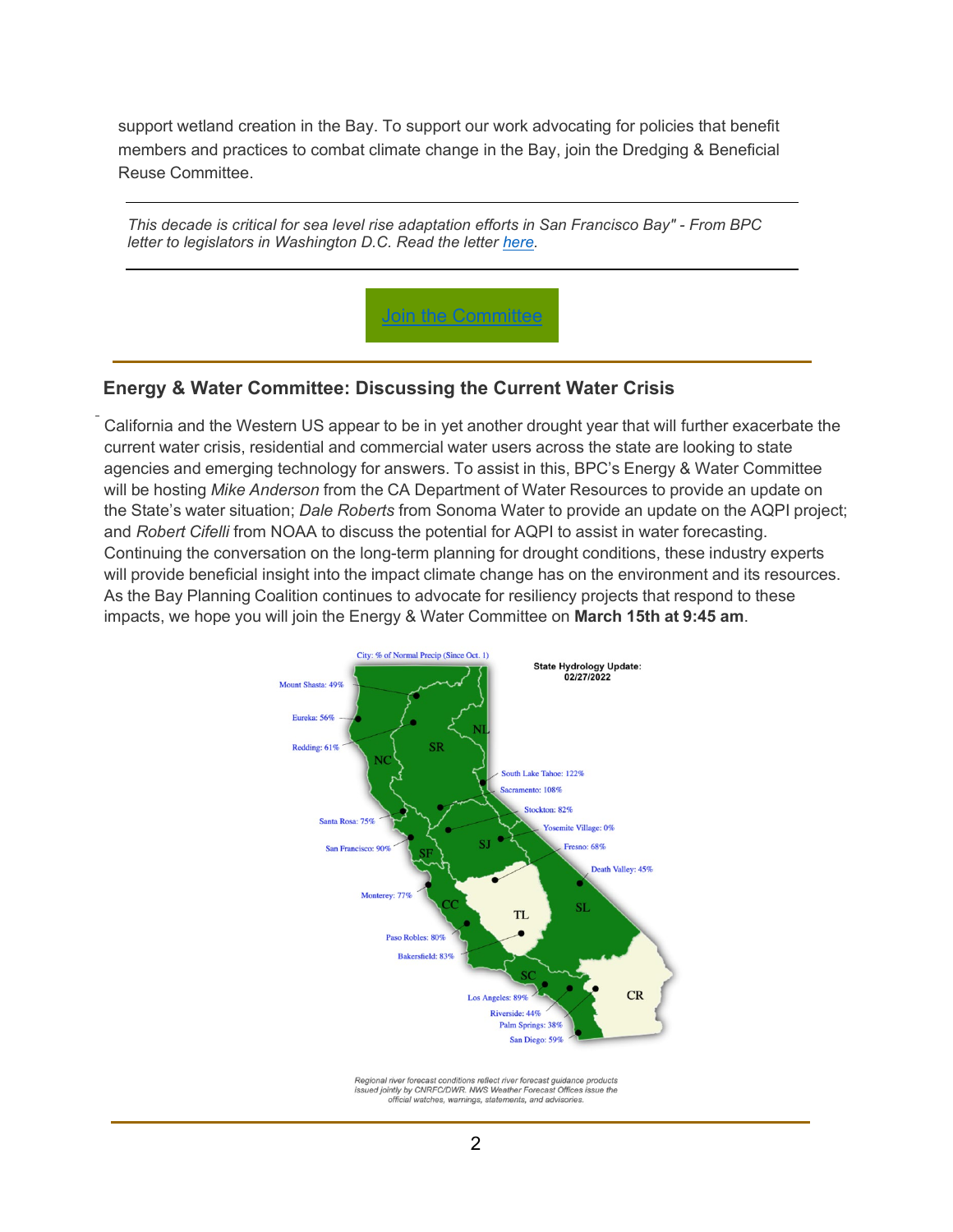## **Staff Updates**

Bay Planning Coalition would like to give a big thank you to Emily Loper for her 3 years with BPC. And with her departure, we are excited to welcome two new Policy Associates to our team:

- Sophie Douglas: [sophie@bayplanningcoalition.org](mailto:sophie@bayplanningcoalition.org)
- Cameron Carr: [cameron@bayplanningcoalition.org](mailto:cameron@bayplanningcoalition.org)

We look forward to continuing our advocacy efforts and supporting our members with the work of our new team!

### **Thank You BPC Members**

As BPC continues to represent and support our members' interests across the region, we would like to thank all members who have paid their membership dues. 2022 is expected to be full of policy developments and opportunities for state and federal investments into the Bay Area, so we thank you for supporting our efforts.

If you or your company would be interested in additional visibility through the Bay Planning Coalition, please click the button below to become a BPC sponsor!

**Sponsition Form** 

## **Featured Member**



When thinking of Stockton what is the first thing that comes to mind? If you google Stockton, you will have to scroll down a bit before you read anything about a bustling seaport at the heart of this thriving agricultural city. I may be biased, but I think the Port should be among the top three attractions listed. Let me see if I can share some facts to convince you to agree with me!

[Read more here](https://www.dropbox.com/s/0yudq9qerj6nrl7/Port%20of%20Stockton%20.pdf?dl=0)